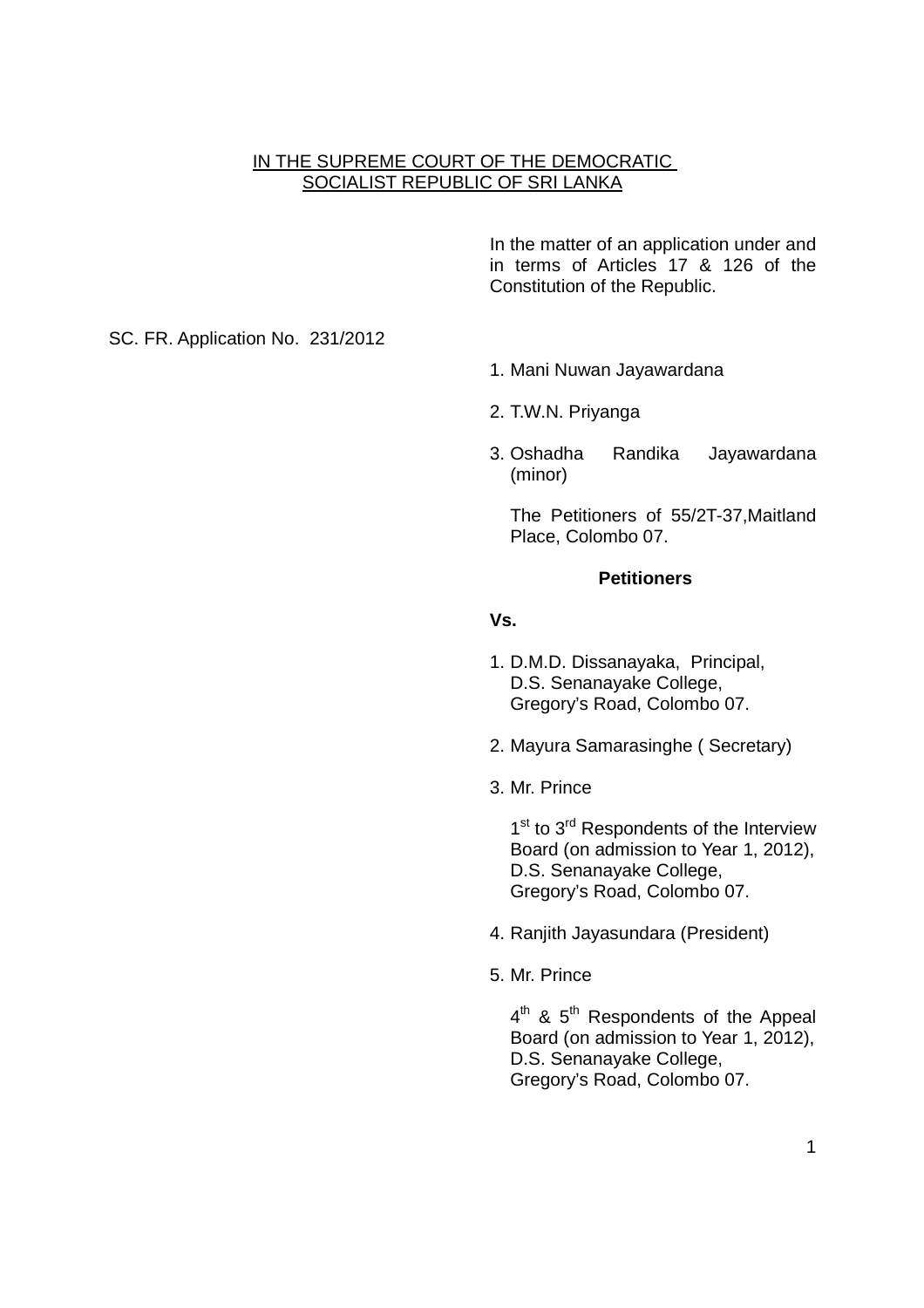# **SC. Appeal 231/2012**

- 6. Director- National Schools, Ministry of Education, "Isurupaya", Pelawatte, Battaramulla.
- 7. S.M.G. Jayaratne, Secretary Ministry of Education, "Isurupaya", Pelawatte, Battaramulla.
- 8. Hon. Attorney General Attorney General's Department, Colombo 12.

### **Respondents**

\* \* \* \* \* \*

| <b>Before</b>                        |   | Marsoof, PC. J.                                                     |
|--------------------------------------|---|---------------------------------------------------------------------|
|                                      |   | Sripavan, J. &                                                      |
|                                      |   | Wanasundera, PC, J.                                                 |
| <b>Counsel</b>                       |   | Senura Abeywardane for Petitioners.                                 |
|                                      |   | Ms. Viveka Siriwardane, SSC. for Respondents.                       |
| <b>Argued On</b>                     |   | 30.10.2013                                                          |
| Written<br><b>Submissions filed:</b> |   | By the Petitioner on 06.12.2013<br>By the Respondents on 14.11.2013 |
| Decided On                           | ÷ | 18.12.2013<br>* * * * *                                             |

### **Wanasundera, PC.J.**

The Petitioners are the parents of a minor child and the minor child himself. They have come before this Court alleging that the fundamental right guaranteed to them under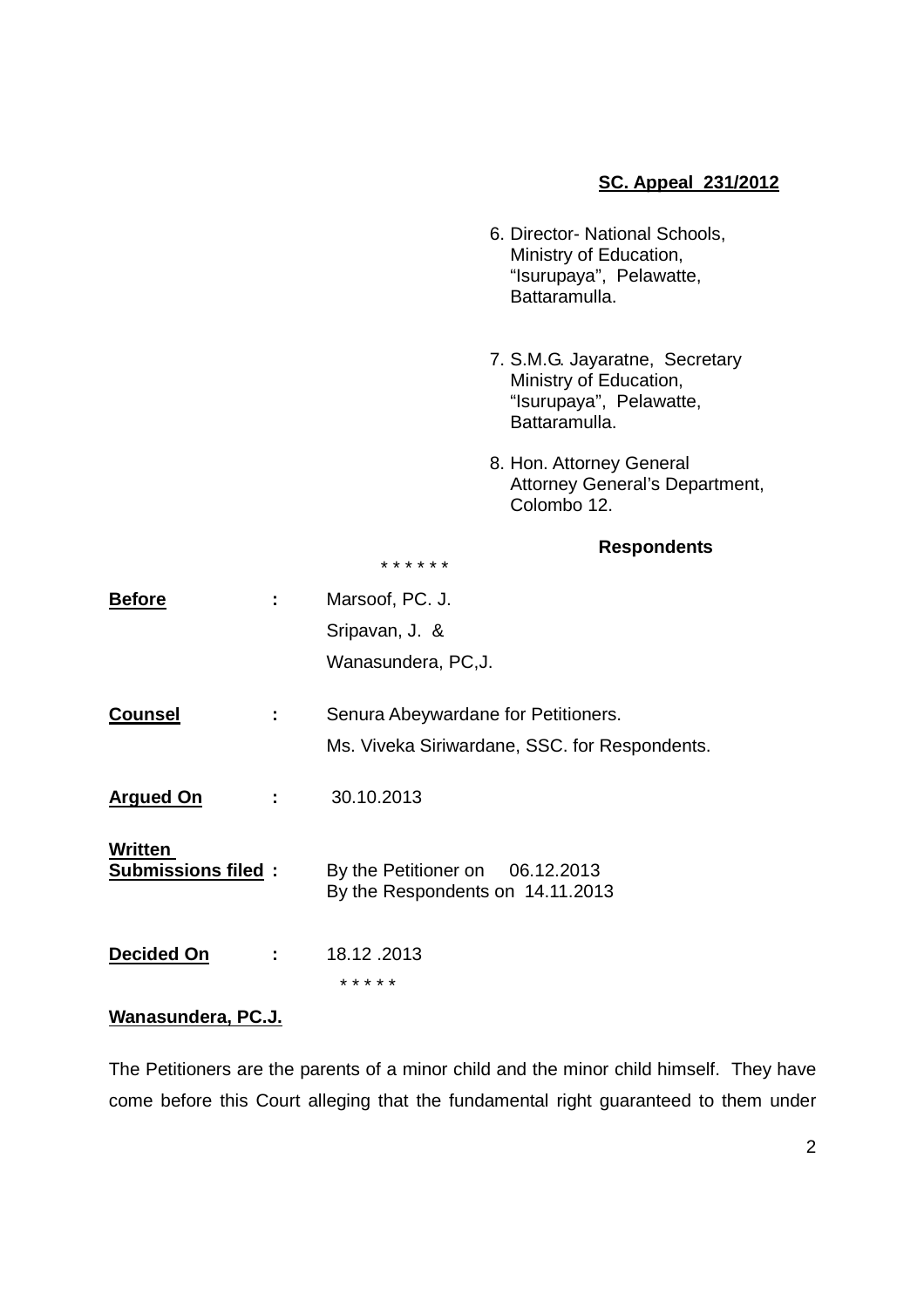Article 12(1) of the Constitution of the Democratic Socialist Republic Sri Lanka have been violated by the Respondents.

Article 12(1) stipulates that all persons are equal before the law and are entitled to the equal protection of the law.

At the stage of hearing of this case, the main argument was that the  $3<sup>rd</sup>$  Petitioner, the minor child was not admitted to D.S. Senanayake College on account of the Petitioners' residence being situated on the State Land. This state of affairs was described as "unlawful occupation of state land" by the interview board that selected entrants to grade 1 of the school in 2012, in terms of Circular No. 2011/18 dated 11.5.2011.

The 1<sup>st</sup> Petitioner, the father of the child has affirmed in his affidavit that 30 years ago he was born in the same residence that they are living at present. The 1<sup>st</sup> Respondent has along with his objections dated  $2^{nd}$  July 2013 filed a copy of the Birth Certificate of the 1<sup>st</sup> Petitioner, the father of the child, which was produced at the interview for admission of the child marked as 1R2B, and states that the address in that Birth Certificate is not the same as that averred in the petition. However, I note that in cage 9 of the said Birth Certificate, the address of the informant, the father of the  $1<sup>st</sup>$  Petitioner is mentioned, as Maitland Lane, Colombo 7. The number of the house is not legible but the place is the same as at present. I am of the view that the  $1<sup>st</sup>$  Petitioner's Birth Certificate is proof of the fact that he was living in Maitland Place, Colombo 7 from his birth. His marriage certificate dated 28.10.2005 and the 3<sup>rd</sup> Petitioner child's Birth Certificate also show that the family has been living at 55/2, Maitland Place, Colombo 7. The other documents such as electoral lists and electricity bills confirm the fact that the parents of the child have been living continuously at 55/2, Maitland Place, Colombo 7.

Clause 6.1 of the Circular No. 2011/18 stipulates that 50 marks would be awarded to a child who is a resident in the feeder area of the school. The record of marks given at the interview to the Petitioners was produced by the Respondents marked 1R3 and the fact that 78 marks was awarded at the interview to the  $3<sup>rd</sup>$  Petitioner is recorded and signed by all the members of the interview board as well as the father of the child, the 1<sup>st</sup> Petitioner having accepted the marks. Thereafter for no reason indicated by the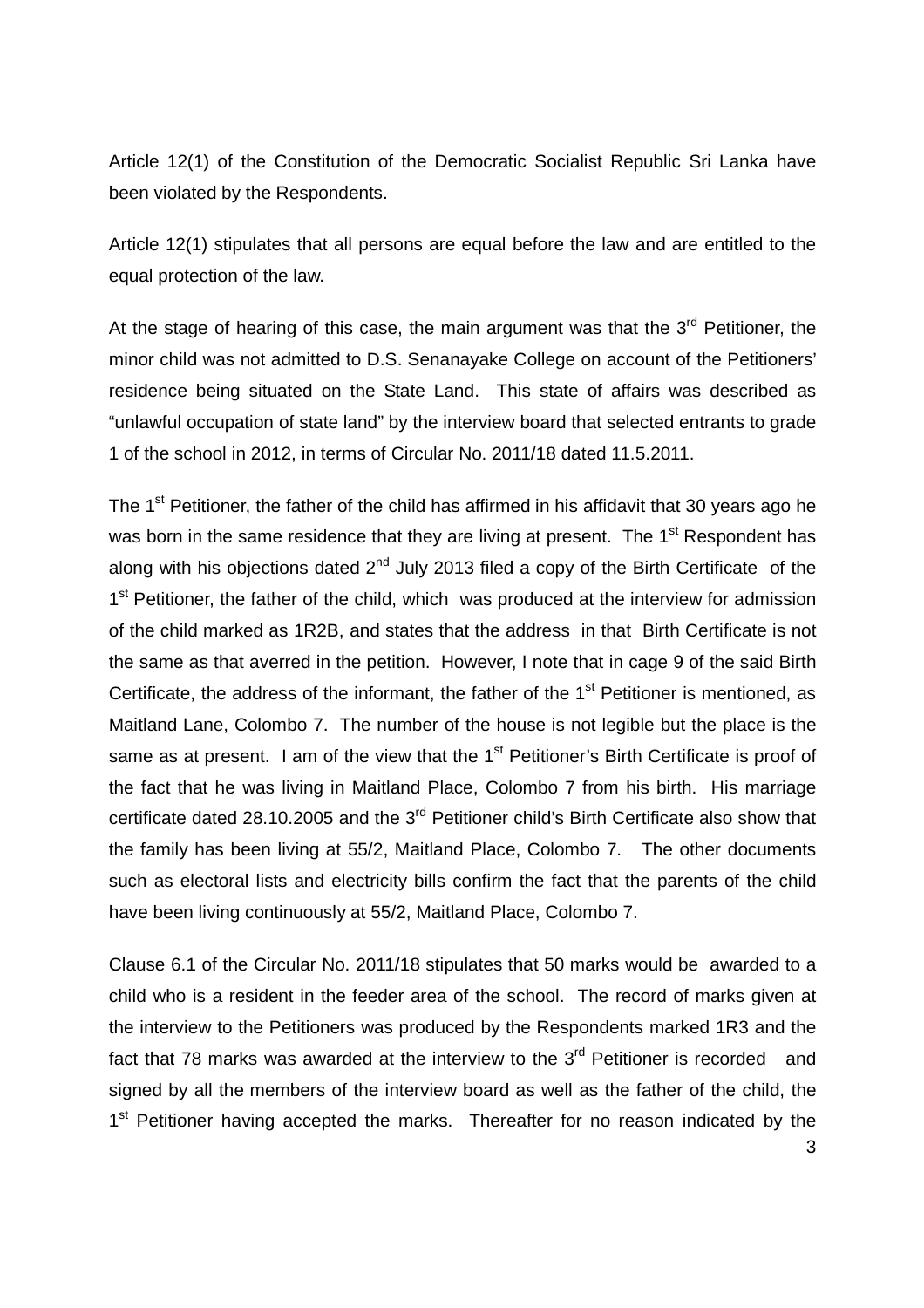Respondents to the Petitioners, the child's name was not included in the temporary list of children to be admitted to Grade 1 in 2012. Admittedly other children who were awarded below 78 marks have got selected. This fact is confirmed by 1R4 which shows the list to be admitted. The only reason given by the Respondents as put forward only at the hearing of this application is that, the occupants of the residence were in "unlawful occupation of state land".

I believe that if the word "resident" in the circular is to be interpreted as 'lawfully resident' as submitted by the Learned Senior State Counsel, children belonging to the poorer segment of society, living in State Land for a very long period will be deprived of education. Circulars are not made for particular cases but for the society in general. The object of every Court is to do justice within the circular. The word "lawfully" does not appear in the circular; It is an interpretation suggested to Court by the Learned Senior State Counsel on behalf of the school. It is my considered view that respect must be paid to the language used in the circular, and the traditions and usages which have given meaning to that language. Article 126 of the Constitution too imposes a duty to make an order which is just and equitable. It is not for this Court to decide on whether those who are permanently living within the feeder area are occupying their houses lawfully or not. In the instant case the Petitioners are occupying State Land. This is not the only family in Maitland Place in occupation of State Land. In fact the electoral lists show a large number of residencies in 55/2, Maitland Place. All of them are occupying State Land. If the authorities have failed and neglected to evict them from State Land for a long period, it may be that they have been occupying the land for over one third of a century or so, which by itself could confer dominium over land. Whether such person can be evicted or not is a different matter altogether. The fact is that they are 'resident' within the feeder area of the school, and have not been evicted for an extremely long period of time. Are the children in these families to be deprived of their right to education? I am of the opinion that residency in the circular should not be interpreted as lawful or unlawful because it is not a subject matter for the interview board. If the fact that they are resident within the area for the relevant period is proved, then the child should be admitted under Clause 6.1 and given marks accordingly. The interview board has correctly done so giving 78 marks, as explicitly shown in 1R3 which

4